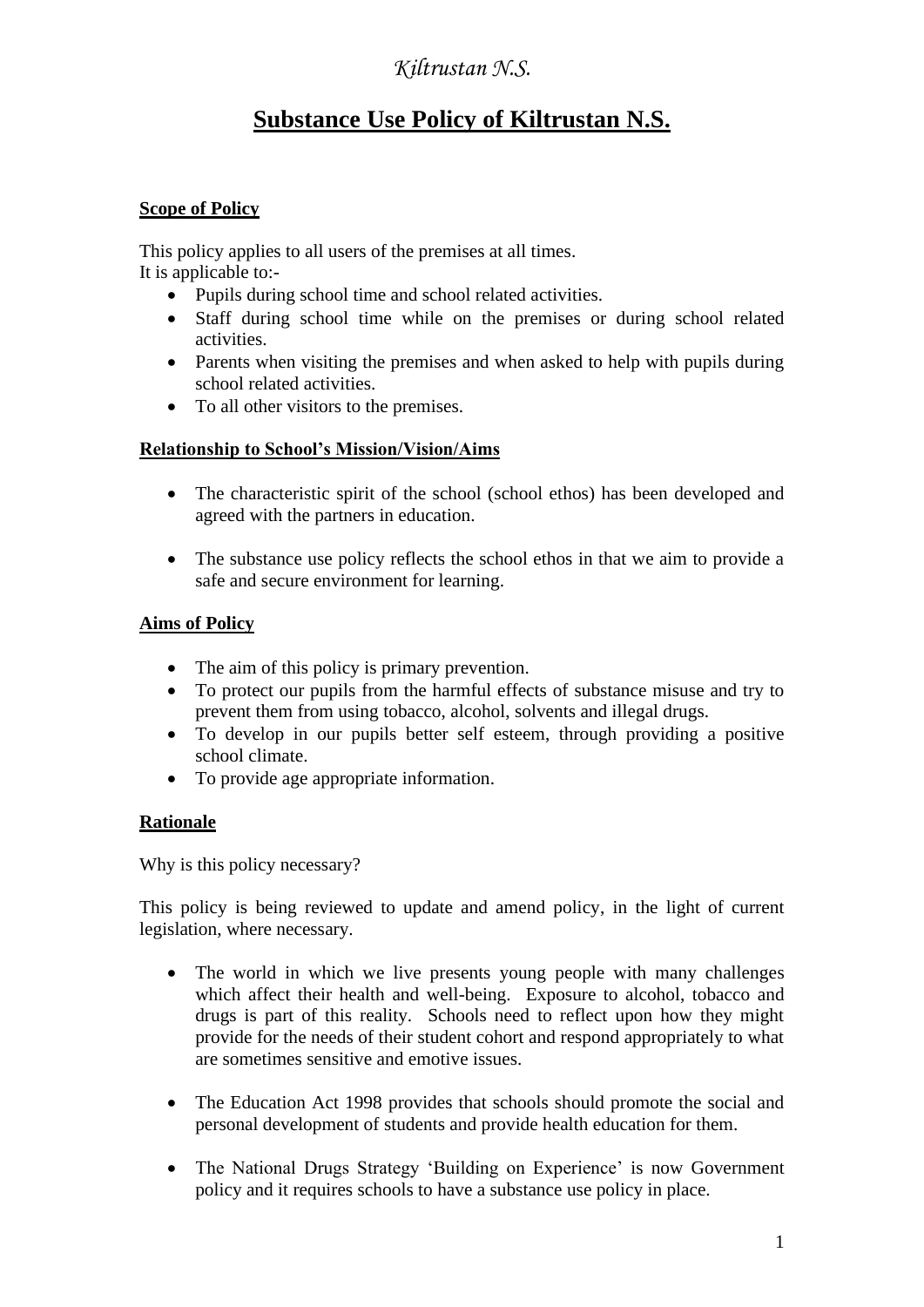- The report from the National Advisory Committee on Drugs entitled 'Drug use prevention' (November 2001) underlines the importance of schools developing substance use policies.
- The 1999 European School Survey Project on Alcohol and other Drugs (ESPAD) Report highlighted the seriousness of the problem among sixteen year olds in Ireland, as compared to the other 29 ESPAD countries surveyed. Alcohol was identified as being the dominant drug of misuse in Ireland whilst the use of tobacco and other drugs was above the ESPAD average.
- To update policy in line with the requirements of the Intoxicating Liqour Act 2008
- To update policy in line with requirements of the Criminal Justice Act 2007 and Criminal Justice Act 2010 (Psychoactive Substances)
- To amend policy so it meets the requirements of the Health & Safety Act 2005.

For the population as a whole, alcohol consumption per capita in Ireland increased by 41% in the period 1989 to 1999, while the other EU Member States showed either a decrease or a modest increase. Ireland now has the second highest per capita consumption of alcohol in the EU.

The school authority in Kiltrustan N.S has a moral and legal obligation to ensure compliance with criminal law.

#### **Goals/Objectives**

The substance use policy of Kiltrustan National School is intended to:

- Inform the pupils and parents regarding the use of substances.
- To have clear procedures for dealing with drug-related incidents.
- Help the pupils develop healthy attitudes and skills re substances.

#### **Current understanding in relation to alcohol, tobacco and drug use.**

Our understanding of "drugs" is "A drug is any chemical which alters how the body works or how the person behaves or feels". For the purpose of this policy we are concerned with drugs which have the power to change a previous mood and the way a person thinks or on which the taker may become physically or more often psychologically dependent. When we refer to a substance or drug we include medicines, nicotine, alcohol, solvents, illegal drugs – this list isn't exhaustive.

Our level of awareness regarding level and range of drug use in the immediate community and environs of the school is unknown.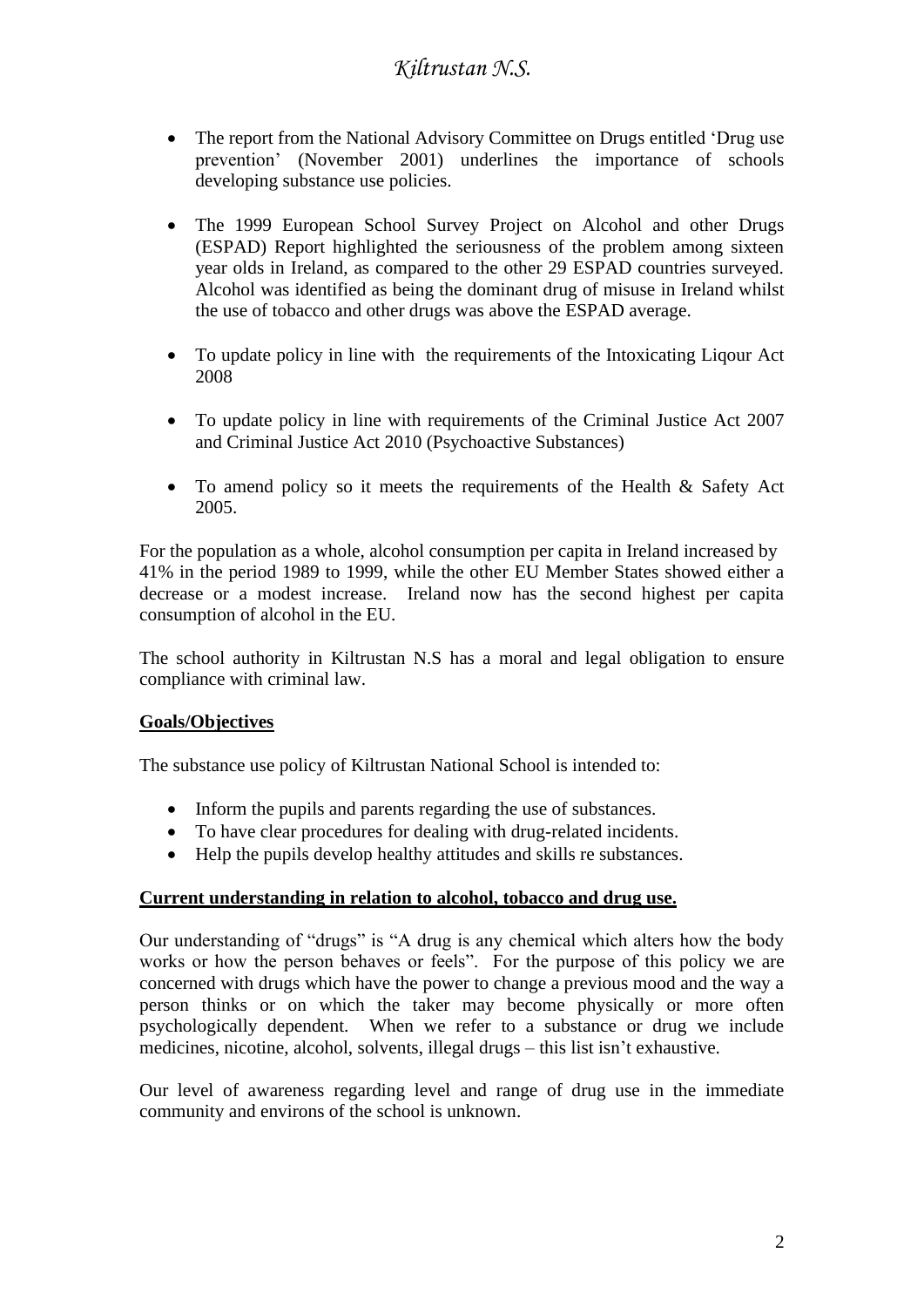### **Policy Content**

It may be helpful to divide the policy content into three sectors:

#### **Education concerning substance use**

Education concerning substance use in Kiltrustan National School will be provided within the broad context of SPHE through our two-year plan for SPHE. We will continue to use the Walk Tall Programme.

This content is dealt with every second year in the Units Safety & Protection and Taking Care of my Body and includes the following:

| <b>Junior &amp; Senior Infants:</b> | safe use of medicines                      |
|-------------------------------------|--------------------------------------------|
|                                     | safety strategies for dangerous substances |
| <b>First &amp; Second Class:</b>    | safe use of medicines                      |
|                                     | safety strategies for dangerous substances |
| Third & Fourth Class:               | safe use of medicines                      |
|                                     | safety strategies for dangerous substances |
|                                     | nicotine                                   |
|                                     | alcohol                                    |
|                                     | What is a drug?                            |
| <b>Fifth &amp; Sixth Class:</b>     | safe use of medicines                      |
|                                     | safety strategies for dangerous substances |
|                                     | nicotine                                   |
|                                     | alcohol                                    |
|                                     | What is a drug?                            |
|                                     | illegal drugs                              |

Content and methodologies will be determined by the strand unit being taught biannually.

Approaches to co-ordinate the plan throughout the school will be determined yearly at staff meetings.

It is left to discretion of the principal and class teachers to modify this programme as they need.

The use of an outside visitor/speaker to enhance the work done in the class should always be considered in the context of the full SPHE programme and should be undertaken in the presence of a teacher.

#### **Rules**

#### **Medicines**

- 1. Pupils are prohibited from having or using any medicines unless a teacher is informed in writing.
- 2. Staff do not administer medication unless in case of emergency (Administration of Medicines)
- 3. Any medication on the premises will be stored to ensure wellbeing of pupils.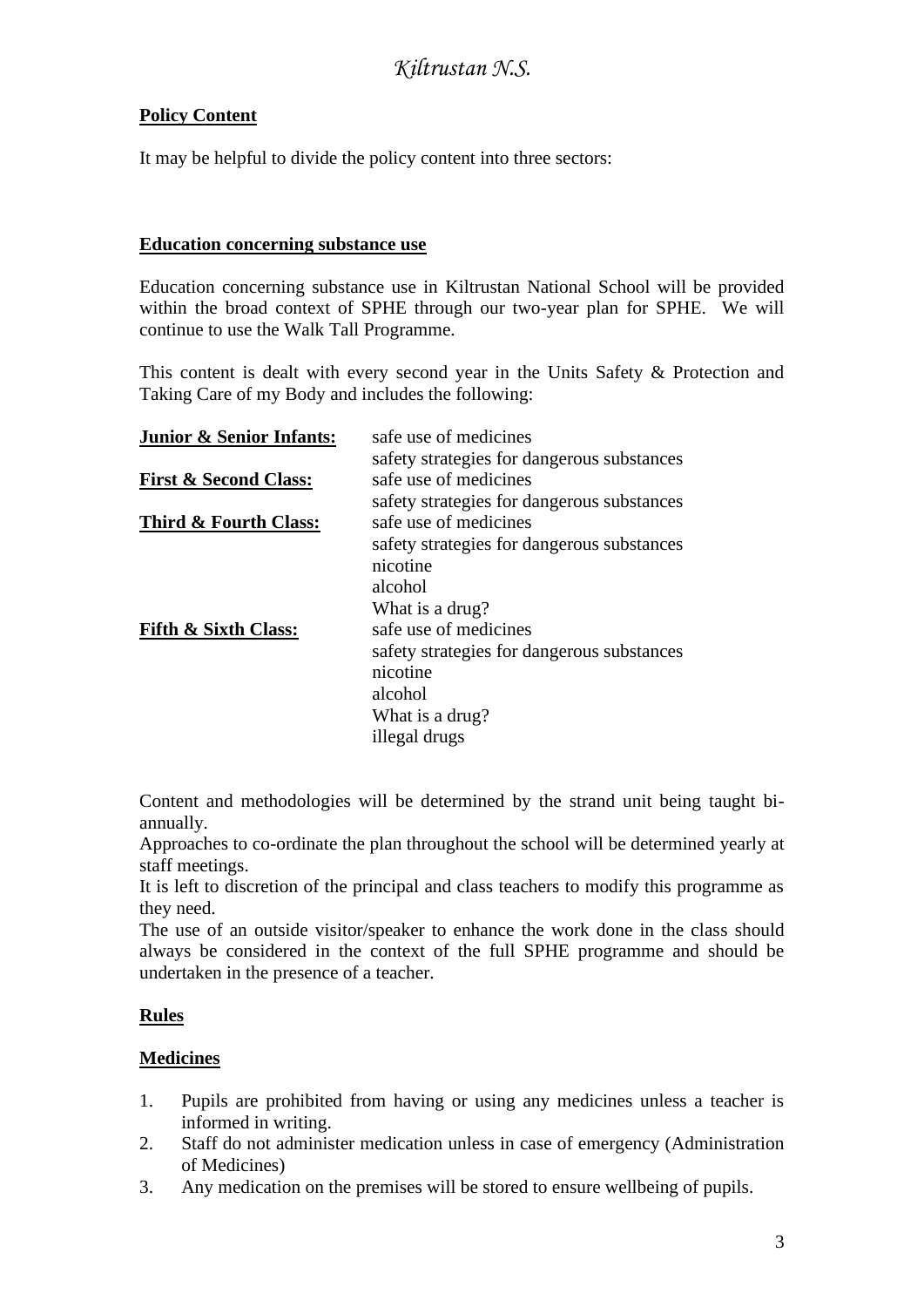**The school's understanding of a drug related incident is:**

- **Any unusual or unbecoming behaviour resulting from intake or use of alcohol tobacco or illegal drugs.**
- **The sale or passing on of any illegal substance.**
- **The possession of alcohol, tobacco or illegal drugs on the school grounds or at school related activities.**
- **Disposal of drugs or related activities.**

The reporting procedures for such incidents is:

- 1. Witness to drug related incident informs teacher/staff member/principal.
- 2. Principal informs parent/guardian
- 3. Principal informs Chairperson of Board of Management
- 4. Inform Gardaí depending on seriousness of incident
- 5. HSE informed for disposal of items.

#### **Nicotine**

- 1. Smoking is prohibited on the premises.
- 2. Pupils are prohibited from having cigarettes, nicotine based products, matches or cigarette lighters.

#### **Alcohol**

- 1. Pupils are prohibited from having or using alcohol on school premises.
- 2. Use of or possession of alcohol on the premises is prohibited except for the occasional instance with the permission of the Board of Management e.g. raffle

#### **Solvents**

- 1. Pupils are prohibited from using solvent based products e.g. tippex, aerosol, deodorants etc. Senior pupils may use a tippex pen available from the teacher on request only. Teachers must store tippex for their own use responsibly.
- 2. Staff using solvent based products will take all necessary precautions to ensure wellbeing of pupils
- 3. Solvent based products will be stored safely.

#### **Management of alcohol, tobacco and drug-related incidents**

The Board of Management of Kiltrustan N.S., believe that young people are most at risk in relation to substance use in Kiltrustan N.S., in recreational areas, on the way to and from school and at out of school related activities supervised by staff of Kiltrustan N.S

#### 1. **Alcohol**

Drunk child – seek medical advice

(a) parents informed immediately and alcohol confiscated. Issue of source of alcohol will be discussed with parents. If outside source Gardaí may need to be informed.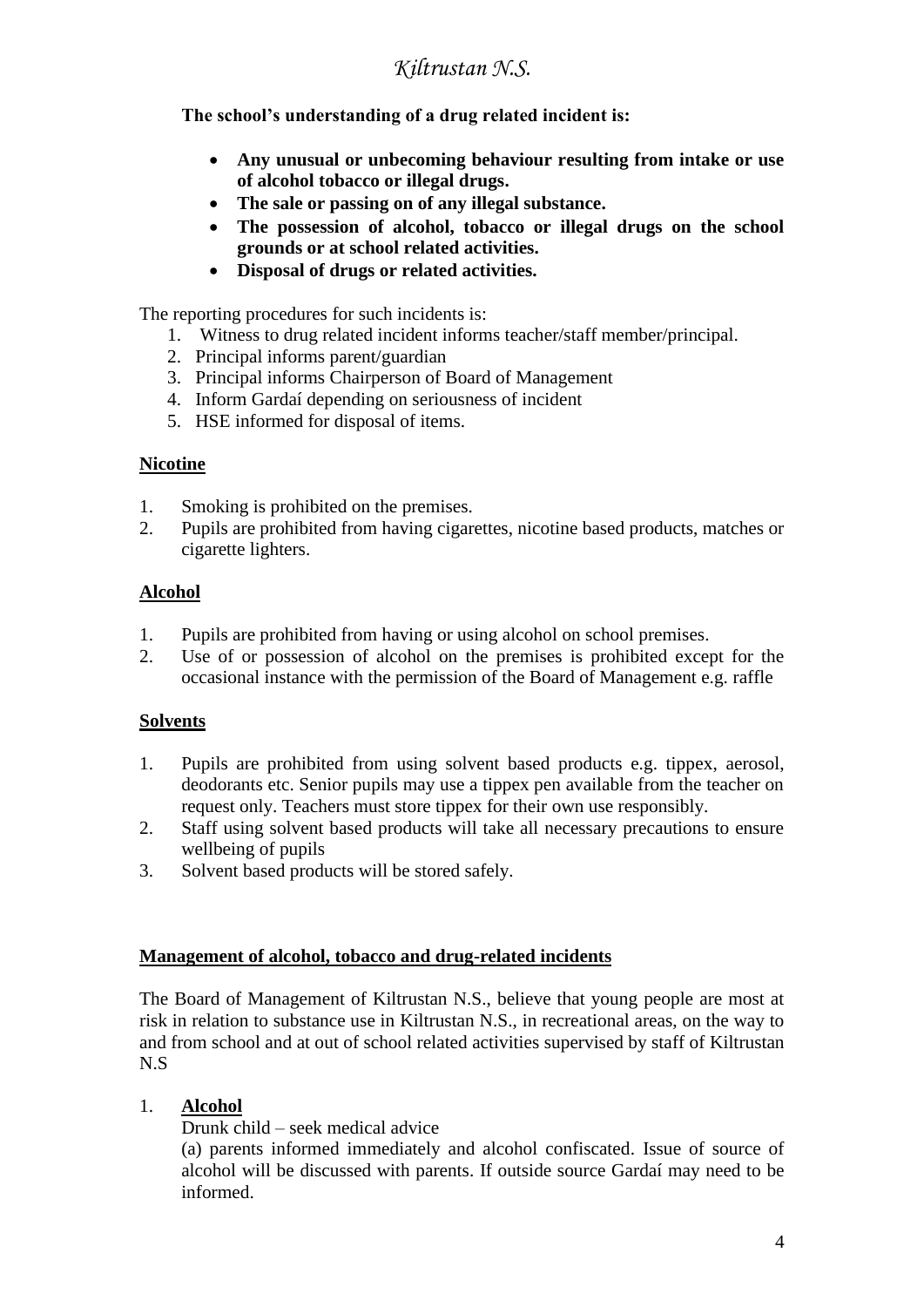- (b) Alcohol in school
	- parents informed immediately.( There is the issue of the source of this alcohol.)
	- class parents are informed in case of future incidents.
	- All reasonable steps will be taken to safeguard a child whose parent/guardian arrives to collect their child while under the influence of a substance/intoxicated and who is incapable of caring for the child. Gardaí may be informed.
- (c) Parent is drunk collecting child with intent to drive children home Notify next person nominated on enrolment form to come collect the child.
- (d) Any person appearing on the premises drunk will be asked to leave immediately with permission of Board of Management. Gardaí may be informed.
- (e) Alcohol will only be used as prizes in raffles involving the public. It will not be used as a prize in a school raffle where only the children purchase tickets.

### **2. Illegal Drugs:**

- Students are forbidden from being in possession of or using illicit drugs in the school premises.
- If a teacher is of the opinion that a student is under the influence of illicit drugs, she/he will immediately inform the Principal and consult on what action should be taken.
- Illicit drugs found on school premises should be locked away and the Gardaí contacted to dispose of them. Teachers are advised not to transport illicit substances at any time.
- If used in home and child brings syringe, illicit drugs etc., to school and item falls on the floor staff /pupils are advised to adhere to the following
	- Don't touch it unless child is attempting to grab it back.
	- Clear room
	- Inform Gardaí

### 3. **Tobacco**

- The school is a non smoking area.
- Staff may only smoke outside of the school grounds.
- Visitors will comply with the non-smoking policy.
- Tobacco will not be permitted as a prize for school raffles.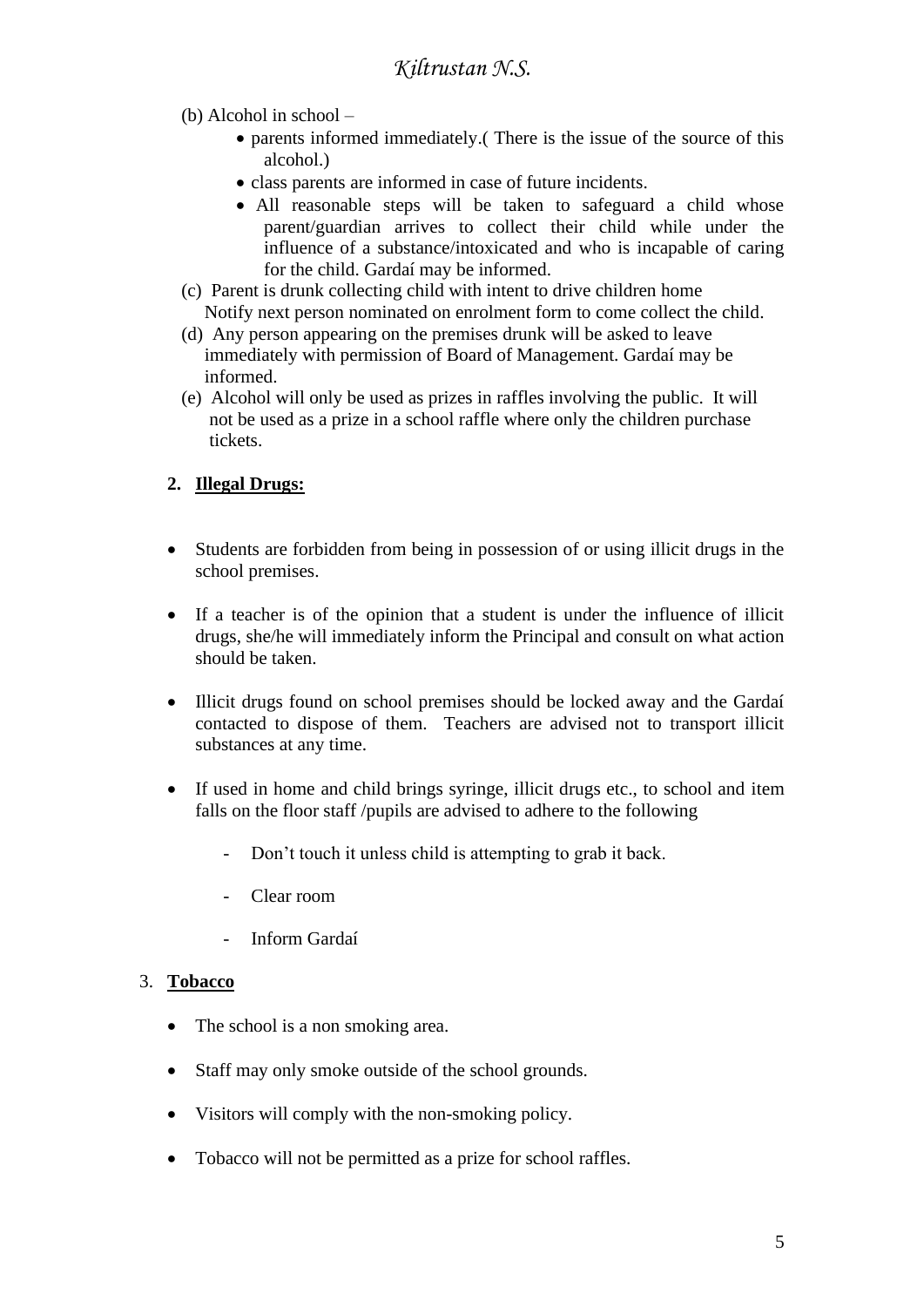- Children found smoking in school will be reported to the Principal and the parents informed.
- If cigarettes are found it is reported to the Principal and returned to parents.

#### 4. **Solvents**

No pupils allowed to have tippex pen or solution. Senior pupils may access tippex pen provided by class teacher with permission only. Only water based glues. No spray aerosols/body sprays. Storage of cleaning detergents. Use and storage of medicines – exceptional cases must apply to B.O.M. Parents warn child on dangers of sharing medication.

- All above such incidents will be recorded and kept on file by Principal.
- Due care will be taken on deciding on the balance between a disciplinary or pastoral response.

#### **Responding to Media**

All discussions with media dealt with by Principal (School issue) All disclosures to school will be dealt with on individual basis.

#### **Provision for Training and Staff Development**

Staff members are aware of the contribution they can make to the prevention of substance misuse within their own class by developing a supportive class environment and adhering to our two year implementation plan.

Staff members have been made sufficiently aware of and sensitive to the signs and symptoms of substances misuse by attending Walk Tall training and to avail of further training from the Public Health Nurse and the Local Garda where possible.

Staff Members will be made sufficiently aware of laws relating to alcohol, tobacco and drug use and how they relate to themselves, to the school and the students by consulting the local Garda.

New staff, in particular, will be briefed on the Substance Use Policy of the school on commencement of employment.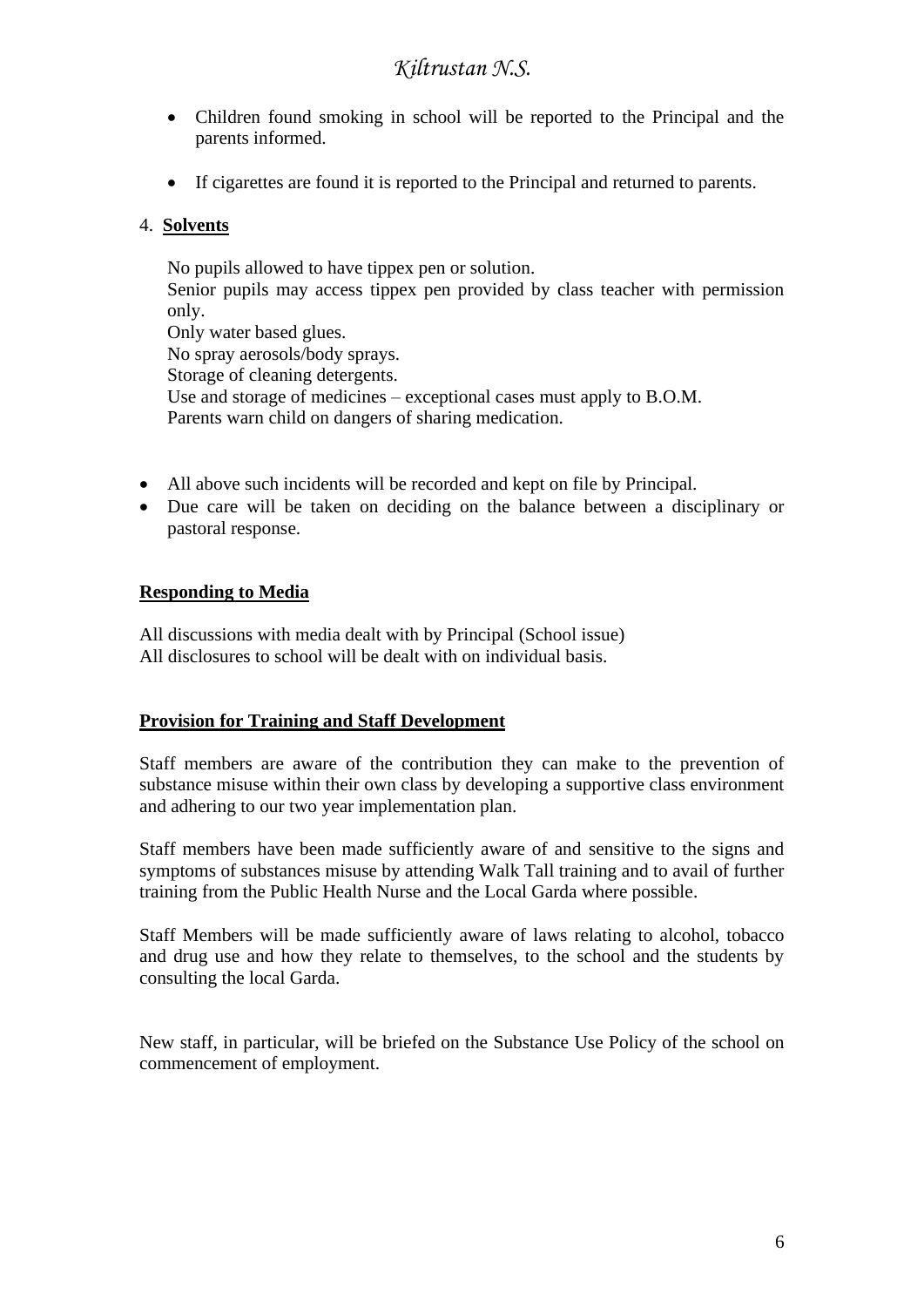### **Role of the Board of Management:**

- Ratify this policy.
- Implement this policy.
- Monitor and evaluate it.
- To provide training for staff where necessary.
- Make decisions involving critical incidents.
- To deal with the media in a critical incident.
- To ensure Health & Safety procedures are adhered to at all times.
- To ensure appropriate training in First Aid as required by Health & Safety Act is availed of by a staff member.
- To invite a member of the Community Gardaí programme into the school to give a talk to pupils.

#### **Implementation of the Policy**

The policy will be available on enrolment in the enrolment pack. Enrolment will be on acceptance of this and other school policy documents by parents.

The policy will be regularly evaluated and updated where necessary. **The school wishes to make clear that the primary role of substance misuse prevention rests with the parents.**

Any staff found in breach of these procedures will receive

- 1. Verbal warning./Reminder of policy
- 2. If further incident occurs written warning
- 3. Any further incident disciplinary action may be followed Board of Management may be informed

### **Evaluation**

#### **Success Criteria**

The following indicators will be used to gauge the effectiveness of the substance use policy in Kiltrustan National School.

Well informed pupils and parents. Clear adherence to school procedures.

#### **Monitoring :**

Monitoring of the policy will be ongoing and reviewed in the light of any incidents that may occur **or** a change in legislation.

#### **Timeframe**

This policy has been ratified by the Board of Management and will be reviewed every three years